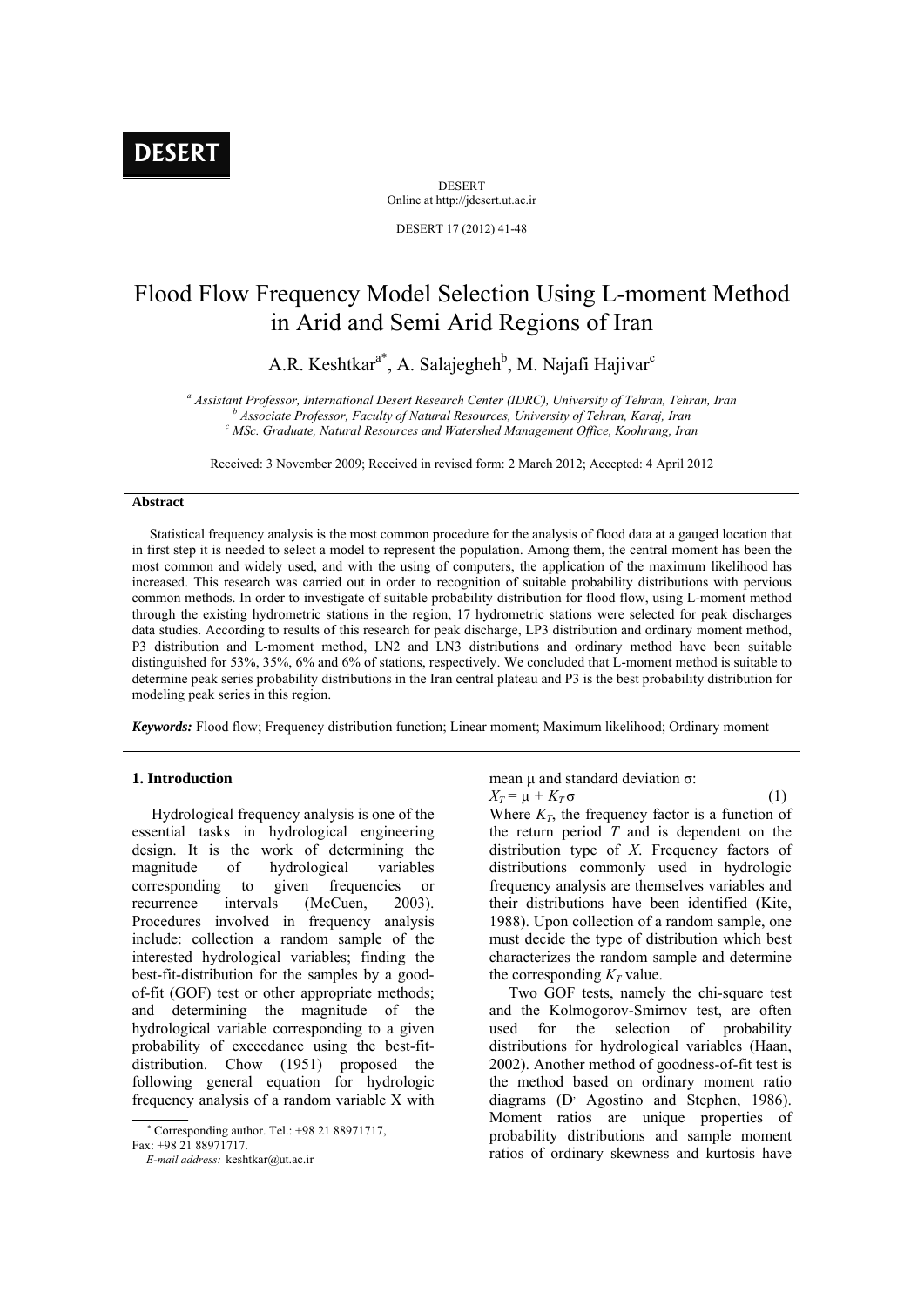been used for selection of probability distribution (Kottegoda, 1980 and D'Agostino and Stephen, 1986). In recent years there have been many applications of L-moments diagrams for selecting various distributional alternatives in a region and the skewness and kurtosis Lmoment-ratio diagram (LMRD) was suggested as a useful tool for discrimination between candidate distributions (Hosking and Wallis, 1987; Hosking, 1990; Hosking and Wallis, 1993; Vogel and Fennesset, 1993; Hosking and Wallis, 1997 and Peel et al., 2001). The Lmoments uniquely define the distribution if the mean of distribution exists, and the L-skewness and L-kurtosis are much less biased than the ordinary skewness and kurtosis (Hosking and Wallis, 1997).

 Estimation of flood flow is often required for watersheds with insufficient or nonexistent hydrometric information particularly in arid and semi-arid regions. Because parametric methods require a number of assumptions, nonparametric methods have been investigated as alternative methods. L-moment diagrams and associated goodness-of-fit procedure (Wallis, 1988; Hosking, 1990; Chowdhury et al., 1991; Pearson, 1992; Vogel et al., 1993a; Daviau et al., 2000; Peel et al., 2004; Yurekli et al., 2005; Chen et al., 2006; Eslamian and Feizi, 2007 and Salajegheh et al., 2008) have been advocated for evaluating the suitability of selecting various distributional alternatives for modeling flows in a region. For example Wallis (1988) found an L-moment diagram useful for rejecting Jain and Singh's (1987) conclusion that annual maximum flood flows at 44 sites were well approximated by a Gumbel distribution and for suggesting a general extreme value (GEV) distribution instead. Vogel et al., (1993b) used L-moment diagrams to show that two and threeparameter log-normal models (LN2 and LN3), the LP3 and the GEV distributions were all acceptable models of flood flows in the southwestern United States. Gholami et al., (2001) used L-moment diagrams to show that the Gumbel distribution was acceptable for annual maximum series (AMS) in the north of Iran.

 Base on the climate conditions and annual average precipitation, Iran is one of the arid and semi-arid countries of the world, which is mostly encountered with lack of water. Most of the rivers in arid regions of Iran are seasonal and their flood flows may become unavailable during a short time of rainfall seasons and because of some special geological problems of this region most of the permanent rivers contain saline water and are useless. The objective of the present study is to introduce and evaluate the suitable probability distributions for modeling peak flows in arid and semi-arid regions of Iran.

# **2. Materials and Methods**

## *2.1. Study area*

 The Iran central plateau watershed where is located in center of Iran, has considered as a arid and semi-arid region of Iran. The Iran central plateau watershed is 854000 Km<sup>2</sup> in area and has seven sub watersheds and several catchments in different size. For the purpose of this research 17 catchments were chosen where permanent river and hydrometric station had. The selection was based on Ministry of Agriculture information that no significant abstraction exist in the contributing catchments upstream of these stations. The location of the hydrometric stations utilized in this research is given in table 1 and the spatial distribution shown in fig.1.

| Station       | River      | Longitude $(E)$ | Latitude $(N)$ | Altitude (m) | Catchment area $(Km2)$ |
|---------------|------------|-----------------|----------------|--------------|------------------------|
| Sarab hendeh  | Golpaiegan | 50              | 33 21          | 2000         | 817                    |
| Abgarm        | Kharood    | 48 18           | 33 45          | 1560         | 2450                   |
| Dehsomee      | Kordan     | 50 50           | 35 57          | 1410         | 360                    |
| Sira          | Karai      | 51 09           | 36 02          | 1790         | 725                    |
| Dodahak       | Ghomrood   | 50 34           | 34 28          | 1470         | 8851                   |
| Chamriz       | Kor        | 52 07           | 30 28          | 1800         | 3390                   |
| Baft          | Soltani    | 56 32           | 29 05          | 2000         | 935                    |
| Safarzadeh    | Halilrood  | 57 33           | 28 52          | 920          | 8420                   |
| Dehrood       | Shoor      | 57 44           | 28 52          | 1000         | 1321                   |
| Adoori        | Talango    | 58 07           | 28 58          | 1690         | 276                    |
| Jirofto       | Haftkoosk  | 57 11           | 29 34          | 2600         | 225                    |
| Ghariatolarab | Chary      | 56 02           | 29 37          | 1853         | 173                    |
| Godarzarch    | Abbakhsha  | 56 34           | 29 34          | 2200         | 1144                   |
| Namrood       | Namrood    | 52 39           | 35 43          | 1810         | 587                    |
| Simindasht    | Delichai   | 52 31           | 35 31          | 1435         | 2254                   |
| Bonkooh       | Hablerood  | 52 52           | 35 18          | 1000         | 3209                   |
| Senobar       | Shastdare  | 59 06           | 35 26          | 1760         | 152                    |

Table 1. Main characteristics of stations under investigation and data series analyzed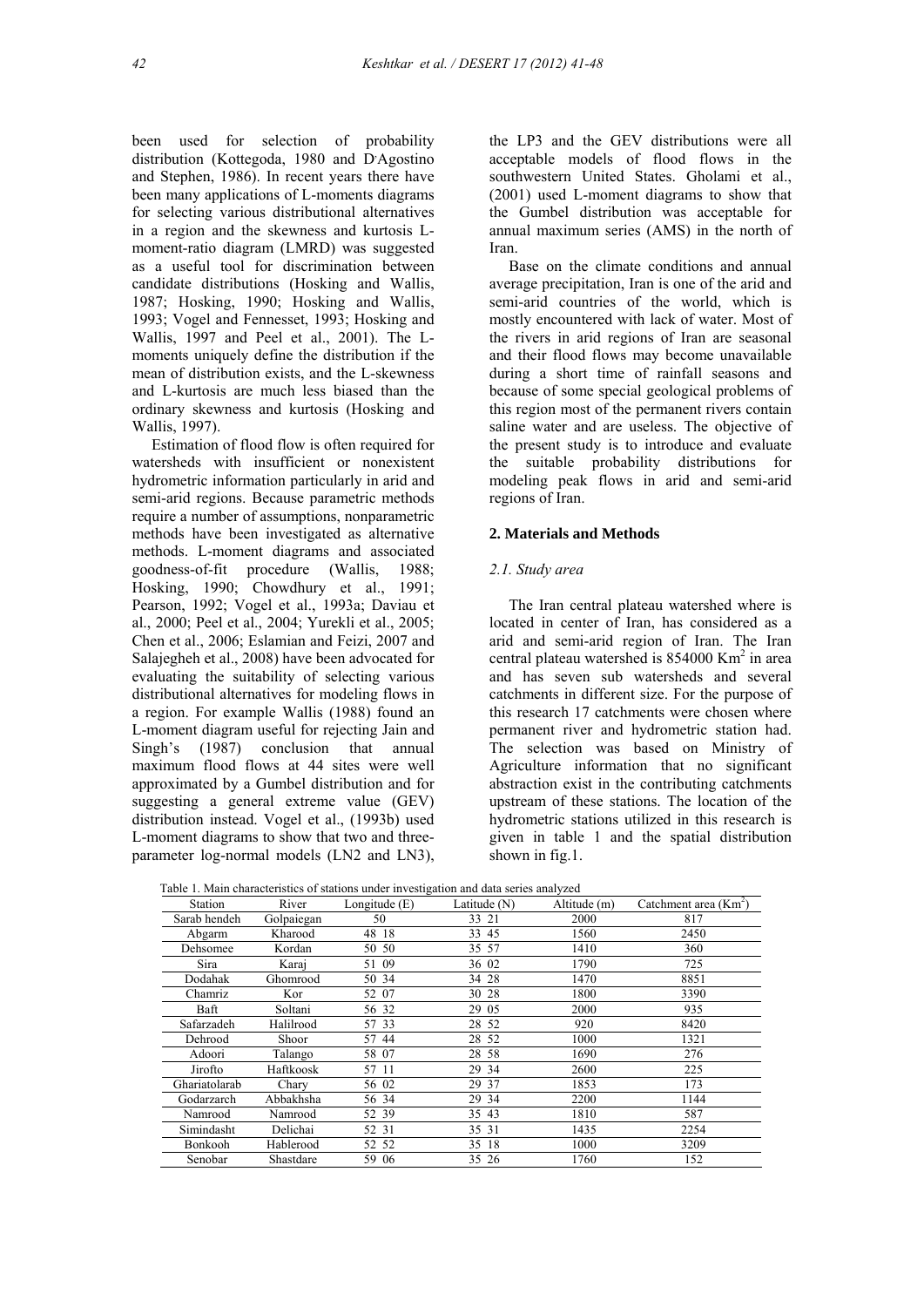

Fig. 1. Location of the study area

## *2.2. Methods*

 In this research, several methods were carried out in order to propose the most suitable probability distributions for peak series. From the hydrometric stations existing in the watershed, 17 stations were selected for analysis. The peak flows data were available for 17 gauging stations, with stream flow records of 20 years or more. Most of the data were recorded between 1972 and 2000.

 Then, data were analyzed to choose an identical data period. Therefore, the peak series data from 1971 to 1998 were taken as the 25 year data period of each station.

 The missing data were generated and completed using regression relationships between the stations. For each distribution, the values of residual sum of squares (RSS) were calculated using the ordinary moment and Lmoment methods. The RSS values of the two methods were compared, suitable distributions for each station were chosen according to the lowest RSS. The best of probability distribution was applied to estimate *T*-year peak series.

#### *2.3. The ordinary moment ratio diagram*

 Parameters of a probability distribution can be expressed in terms of its moments  $(\mu'_r)$  or central moments  $(\mu_r)$  defined as

$$
\mu_{\rm r} = E\left(X'\right) \tag{2a}
$$

$$
\mu_{\rm r} = E \left( X - \mu_{\rm r}^1 \right)^{\rm r} \tag{2b}
$$

For  $r=1$ , 2 therefore, the shape of a probability distribution can be characterized by the moments of that distribution. This is achieved using the relationships between the standardized coefficients of skewness ( $\sqrt{\beta_1}$ ) and kurtosis ( $\beta_2$ ) which are defined as

$$
\sqrt{\beta_1} = \mu_3/(\mu_2)^{3/2} \tag{3a}
$$

$$
\beta_2 = \mu_4/(\mu_2)^2 \tag{3b}
$$

Theoretical  $\sqrt{\beta_1}$   $\sim$   $\beta_2$  relationships of various distributions (fig. 2) are known as the momentratio diagram. Hereafter, the standardized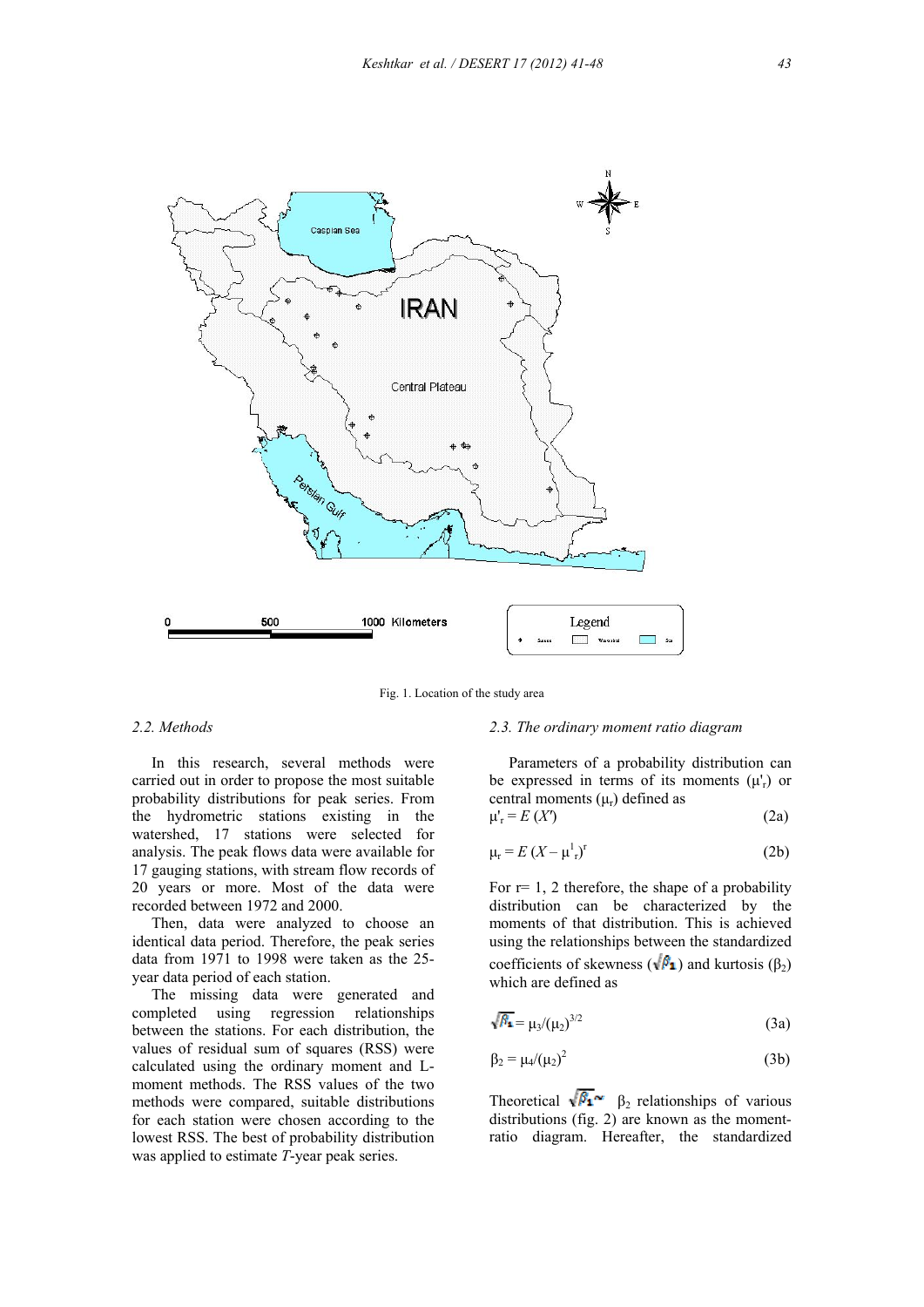moments ( $\sqrt{\beta_1}$ ) and ( $\beta_2$ ) will be referred to as the skewness and kurtosis, respectively.

Given a random sample  $\{x_1, x_2, ..., x_n\}$ , the sample estimates of  $\sqrt{\beta_1}$  and  $\beta_2$  are defiened as

$$
\sqrt{b_1 = \frac{m_3}{m^8}}\tag{4a}
$$

$$
b_2 = \frac{m_4}{m^4}
$$
 (4b)  
Where

$$
m_r = \frac{1}{n} \sum_{i=1}^{n} \mathbb{K} [x_i] - \overline{x}^2
$$
 (4c)

$$
S = \sqrt{m_2} \tag{4d}
$$

Sample estimates of  $(\sqrt{\theta_1} \cdot 1)$  and (β<sub>2</sub>) do not always coincide with the theoretical points or curves of their parent distributions, and method of GOF test using ( $\sqrt{b_1}$  b<sub>2</sub>) have thus been developed for normal distribution (D, Agostino and Pearson, 1973 and Bowman and Shenton, 1975). Bowman and Shenton (1986) developed acceptance regions for a( $\mathbf{v}'(\mathcal{B}_1 \mathbf{1})$ , β<sub>2</sub>) based GOF test using stochastic simulation. The sample moments ( $\sqrt{b_1}$  b<sub>2</sub>) tend to have high variances, especially when the sample size is small. Therefore, it is often difficult to distinguish among candidate distributions. Even though the joint distribution of the ordinary sample skewness and sample kurtosis is sympototically normal, such asympototic property is a poor approximation in small and moderately samples, particularly when the underlying distribution is even moderately skew (Hosking and Wallis, 1997). Using stochastic simulation, Wu (2005) studied the distribution of  $(\sqrt{b_1} b_2)$  for normal distribution with respect to sample sizes varying from 20 to 1000. As can be seen in fig. 2, for smaller sample sizes (for example  $n=20$ ) the distribution of  $\sqrt{b_1}$  given b<sub>2</sub> changes from unimodality to bimodality as  $b_2$  increases. Thus, closed curves encompassing certain percentages of  $(\sqrt{b_1} b_2)$  samples of the normal distribution are difficult to be expressed by mathematical equations when the sample size is small.

### *L-moment analysis*

L-moment is alternative system of describing the shapes of probability distributions. Lmoments are linear combinations of order statistics which are robust to outliers and virtually unbiased for small samples, making them suitable for flood frequency analysis, including identification of distribution and parameter estimation (Hosking, 1990 and Hosking and Wallis, 1993). L-moments are defined as linear combinations of probability weighted moments (PWM):

$$
\beta_r = E\{X[F_x(x)^r]\}\tag{5}
$$

Where  $\beta_r$  is the rth order PWM and  $F_x(x)$  is the cdf of *X*. When  $r=0$ ,  $\beta_0$  is the mean stream flow. Hence a sample estimate of the first PWM, which we term  $b_0$  is simply the sample mean. Nevertheless, unbiased estimators are often preferred in goodness-of-fit evaluations such as L-moment diagrams. Unbiased sample estimates of the PWMs, for any distribution can be computed from

$$
b = \frac{1}{n} \sum_{j=1}^{n} x_j
$$
 (6a)

$$
b_1 = \sum_{i=1}^{n-1} \left[ \frac{\hat{v}_i - \hat{v}_i}{n\hat{v}_i - 1} \right] x_i \tag{6b}
$$

$$
b_2 = \sum_{j=1}^{n} \left[ \frac{(n-j)(n-j-1)}{n(n-1)(n-2)} \right] x_j \tag{6c}
$$

$$
b_3 = \sum_{j=1}^{n-2} \left[ \frac{(n-j)(n-j-1)(n-j-2)}{n(n-1)(n-2)(n-3)} x_j \right]
$$
\n(6d)

Where  $x_i$  represents the ordered stream flows with  $x_1$  being the largest observation and  $x_n$  the smallest. The PWM estimators in eqn. (6) can be more generally described using

$$
b_r = \frac{1}{n} \sum_{j=1}^{n-r} \binom{n-j}{r} x_j
$$
\n
$$
(7)
$$

For a random variable *X* with quantile function *x (u)*, Hosking and Wallis (1997) defined the Lmoments  $(\lambda_r, r = 1, 2, ...)$  as

$$
\lambda_r = \int_0^4 x(u) p_{r-1}^*(u) d_u \tag{8a}
$$

Where

$$
p_r^* = \sum_{k=0}^r p_{r,k}^* u_k, \, r = 0, 1, 2, \dots \tag{8b}
$$

$$
p_{r,k}^* = (-1)^{r-k} {r \choose k} {r+k \choose k} = \frac{(-1)^{r-k} (r+k)!}{(k!)^2 (r-k)!} \quad (8c)
$$

The L-moments can also be expressed in terms of the probability weighted moments defined by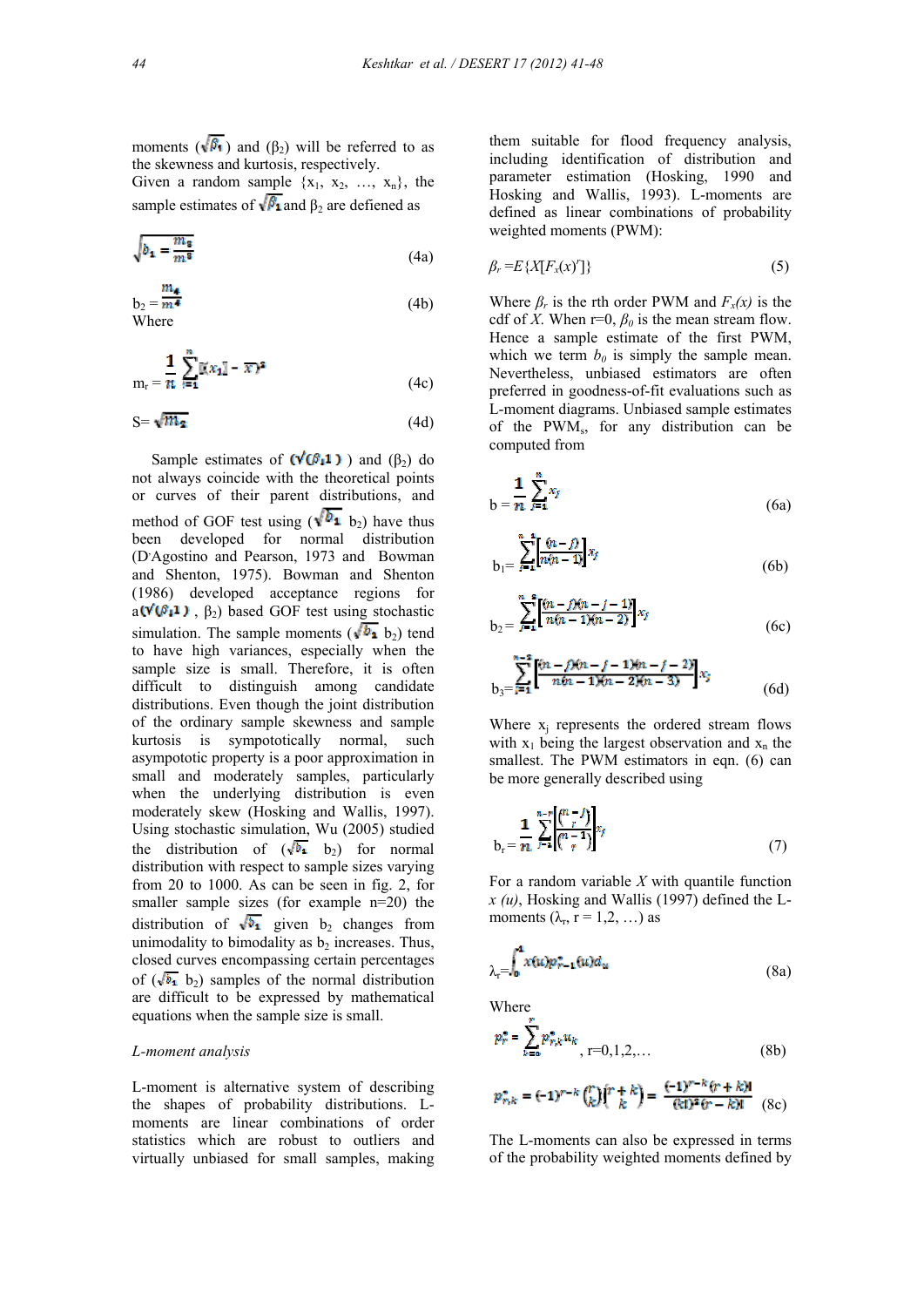Greenwood et al., (1979), and for any distribution, the first four L-moments are easily computed from PWM<sub>s</sub> using

$$
\lambda_1 = \beta_0 \tag{9a}
$$

$$
\lambda_2 = 2\beta_1 - \beta_0 \tag{9b}
$$

$$
\lambda_3 = 6\beta_2 - 6\beta_1 - \beta_0 \tag{9c}
$$

$$
\lambda_4 = 30\beta_2 - 12\beta_1 - \beta_0 \tag{9d}
$$

Where  $\beta_r$ ,  $r = 0,1,2,...$ , are probability weighted moments defined by

$$
\beta_r = \int_0^4 x(u)u^r du \tag{10}
$$

In terms of linear combination of order statistics, the L-moments can also be expressed by

 $\lambda_1 =$  (11a)

$$
\lambda_2 = \frac{1}{2} E(X_{212} - X_{112})
$$
 (11b)

$$
\lambda_3 = \frac{1}{3} E(X_{2/8} - X_{2/8} - X_{1/8})
$$
 (11c)

$$
\lambda_4 = \frac{1}{4} E(X_{4;4} - X_{3;4} - X_{2;4} - X_{1;4})
$$
 (11d)

Where  $X_{k:n}$  is the K-th order statistic from a random sample of size n. similar to the ordinary moment ratios, the L-moment ratios are defined by

$$
\tau_r = \frac{\lambda_r}{\lambda_2} \tag{12}
$$

Theoretical relationships between L-skewness (τ<sub>3</sub>) and L-kurtosis (τ<sub>4</sub>), i.e. the L-moment ratio diagram of several probability distributions have been given by Hosking (1990 and 1991) and can be used to distinguish different probability distributions.



Fig. 2. L-moment ratio diagram of various distributions

*L-moment ratio diagrams* 

Analogous to the product moment ratio; coefficient of variation  $C_v = \sigma / \mu$ , skewness γ and kurtosis  $_k$ , Hosking (1990) define the Lmoment ratios

$$
(13a)
$$

$$
\tau_{\mathbf{g}} = \frac{\lambda_{\mathbf{g}}}{\lambda_{\mathbf{g}}} = L - skewness
$$
 (13b)

$$
\tau_4 = \frac{\lambda_4}{\lambda_2} = L - kurtosis \tag{13c}
$$

Where  $\lambda$ ,  $r = 1$ , ..., 4 are the first four Lmoments and  $\tau_2$ ,  $\tau_3$  and  $\tau_4$  are the L-coefficient of variation (L-Cv), L-skewness and L-kurtosis, respectively. The first L-moment  $\lambda_1$  is equal to the mean stream flow μ; hence it is a measure of location. Hosking (1990) shows that  $\lambda_2$ ;  $\tau_3$  and  $\tau_4$  can be thought of as measures of a distribution's scale, skewness and kurtosis, respectively, analogous to the moment's  $\sigma$ , γ and  $k$  respectively.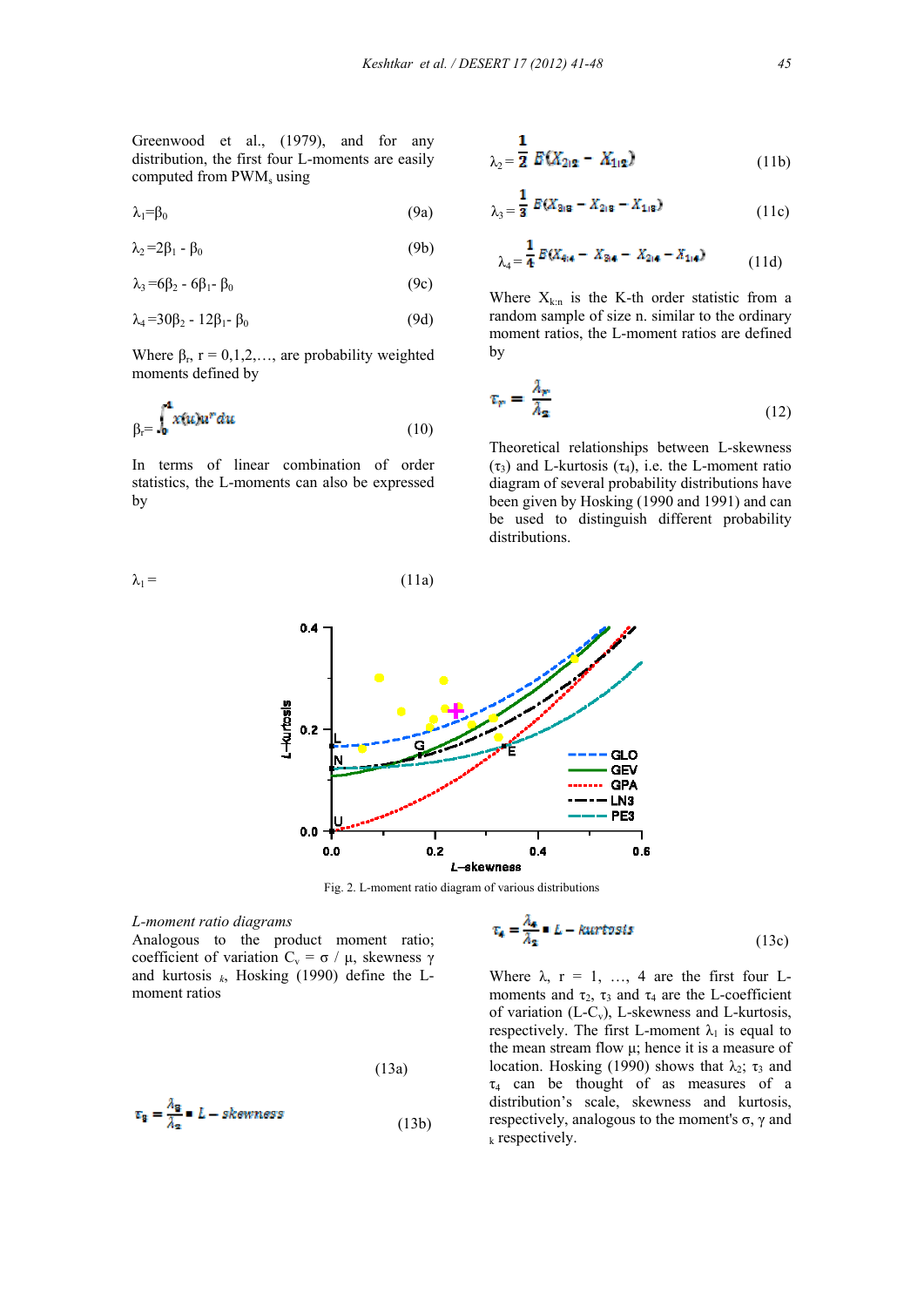#### **3. Results**

 According to results of this research for peak discharge and based on computed residual sum of squares (RSS), LP3 distributions and ordinary moment method, P3 distribution and L-

moment method, LN2 and LN3 distributions and ordinary moment method, have been suitable distinguished for 53%, 35%, 6% and 6% of stations, respectively (Table 2). Estimated *T*-year peak series using the best of probability distribution have shown in table 3.

Table 2. Suitable probability distributions and methods for peak series

| Suitable Method | Suitable Probability Distribution | <b>RSS</b> | Station       |
|-----------------|-----------------------------------|------------|---------------|
| L-moment        | P3                                | 40         | Sarab hendeh  |
| Ordinary moment | LP3                               | 15         | Abgarm        |
| Ordinary moment | LN3                               | 5.9        | Dehsomee      |
| Ordinary moment | LP3                               | 8.2        | Sira          |
| Ordinary moment | LP3                               | 18         | Dodahak       |
| Ordinary moment | LP3                               | 8.9        | Chamriz       |
| Ordinary moment | LP3                               | 16.9       | Baft          |
| Ordinary moment | LP3                               | 10.5       | Safarzadeh    |
| Ordinary moment | LP3                               | 9.4        | Dehrood       |
| L-moment        | P3                                | 34.4       | Adoori        |
| L-moment        | P <sub>3</sub>                    | 11.2       | Jirofto       |
| L-moment        | P <sub>3</sub>                    | 10.6       | Ghariatolarab |
| Ordinary moment | LP3                               | 14.1       | Godarzarch    |
| L-moment        | P <sub>3</sub>                    | 24.6       | Namrood       |
| L-moment        | P <sub>3</sub>                    | 22.8       | Simindasht    |
| Ordinary moment | LP3                               | 12.1       | Bonkooh       |
| Ordinary moment | LN2                               | 15.3       | Senobar       |

| Table 3. Estimated T-Year peak series |
|---------------------------------------|
|---------------------------------------|

|     |     | T-Years |     |     |                | Station       |
|-----|-----|---------|-----|-----|----------------|---------------|
| 100 | 50  | 20      | 10  | 5   | $\overline{2}$ |               |
| 205 | 188 | 162     | 144 | 120 | 80             | Sarab hendeh  |
| 130 | 121 | 107     | 99  | 90  | 73             | Abgarm        |
| 128 | 116 | 101     | 89  | 77  | 57             | Dehsomee      |
| 214 | 192 | 159     | 142 | 120 | 87             | Sira          |
| 147 | 132 | 111     | 99  | 84  | 62             | Dodahak       |
| 527 | 500 | 457     | 433 | 398 | 341            | Chamriz       |
| 238 | 171 | 144     | 108 | 82  | 47             | Baft          |
| 821 | 719 | 571     | 496 | 403 | 273            | Safarzadeh    |
| 495 | 460 | 408     | 379 | 339 | 275            | Dehrood       |
| 181 | 171 | 157     | 143 | 127 | 100            | Adoori        |
| 48  | 44  | 41      | 35  | 31  | 22             | Jirofto       |
| 20  | 20  | 19      | 18  | 17  | 16             | Ghariatolarab |
| 105 | 95  | 80      | 71  | 59  | 41             | Godarzarch    |
| 84  | 77  | 68      | 60  | 51  | 30             | Namrood       |
| 78  | 74  | 66      | 60  | 52  | 39             | Simindasht    |
| 71  | 67  | 57      | 48  | 44  | 33             | Bonkooh       |
| 266 | 237 | 198     | 169 | 140 | 97             | Senobar       |

For two methods sum of scores obtained in<br>ter to better comparison between order to better comparison between distributions. First rank was gave to each distribution that RSS estimated was lowest and fifth rank for each distribution that RSS estimated was highest and in equal scores, ranking was similar. Finally sum of scores were computed for any distribution that according this method distribution was best that was accepted lowest score (Fig. 3).

# **4. Conclusion**

 The goal of this study was to select a set of suitable probability observed distributions for modeling peak series in arid and semi-arid regions of Iran. L-moment diagrams revealed that the Pearson type 3 (P3), log Pearson type 3 (LP3), Gumbel (G) distributions all provide acceptable approximations to the distribution of peak series in the study area (Figure 1), which means that other three and two-parameter alternatives LN3 and LN2 are not acceptable for the most parts of the study region. These results are similar to the other studies such as Pearson et al., 1991; Vogel et al., 1993b; Vogel and Wilson, 1996; Adamowski, 2000 and Kjeldson et al; 2002 that were used L-moment diagrams for choosing various distributional alternatives for annual maximum data in a region. Of all the models evaluated, the P3 distributions probably provide the best description of the distribution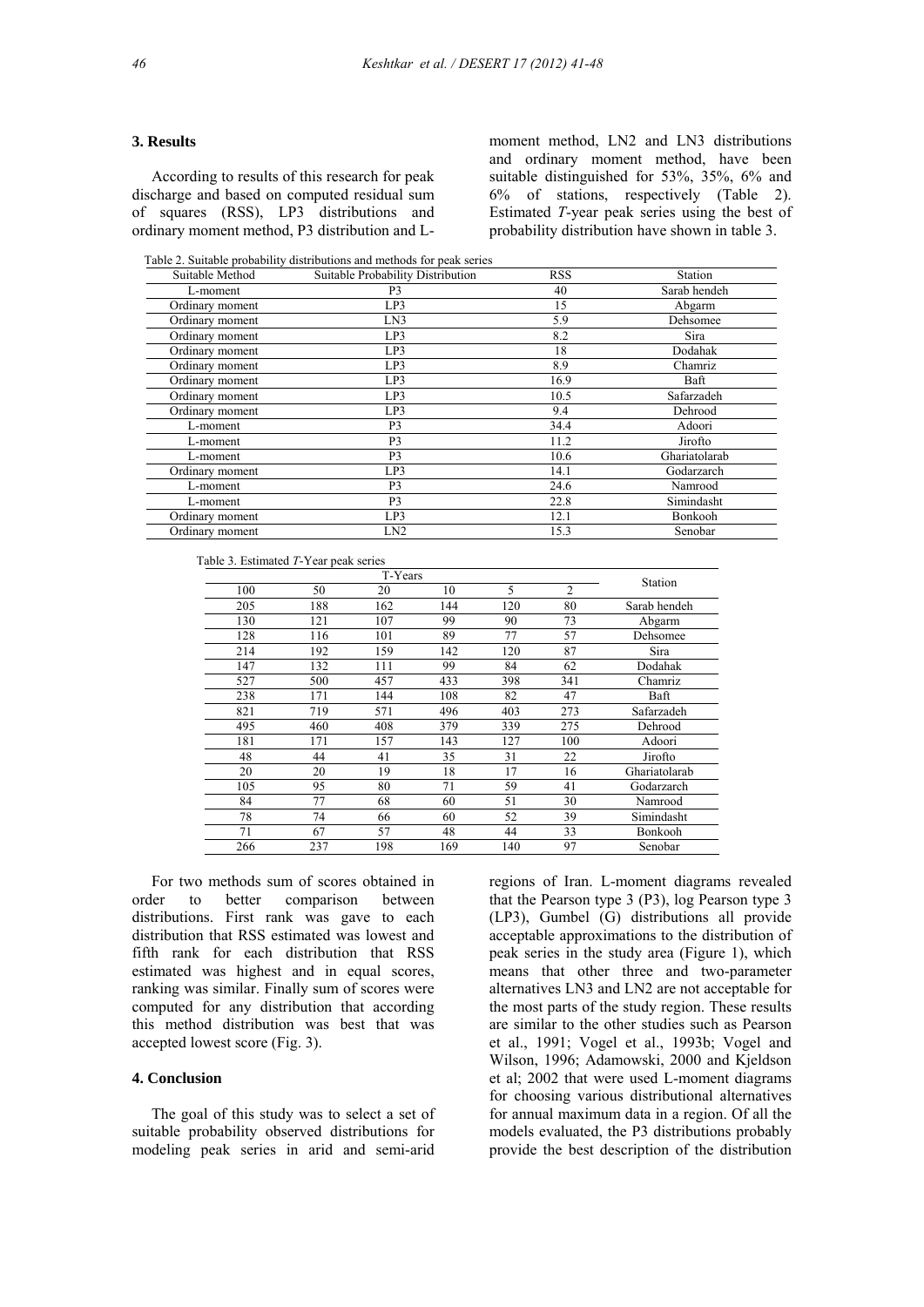of peak series across the entire Iran central plateau, however, separation of central plateau in to broad homogeneous regions can improve our ability to discriminate among potential flood flow frequency models such that the P3 distribution provides the best approximation to the distribution of peak series in the most of this region. Of the models tested, the LP3, P3 and LN2 distributions provides the best approximation to the distribution of peak series using ordinary moment method. Finally we concluded that L-moment method is suitable to determine peak series probability distributions in the Iran central plateau and P3 is the best probability distribution for modeling peak series in arid and semi-arid regions of Iran.





Fig. 3. Sum of scores obtained from peak series for different statistical distribution in L-moment and ordinary moment

#### **References**

- Adamowski, K., 2000. Regional analysis of annual maximum and partial duration flood data by nonparametric and L-moment methods. Journal of Hydrology, 229: 219-231.
- Bowman, K.O. and L.R. Shenton, 1975. Omnibus test contours for departures from normality based on  $\sqrt{b_1}$  and b<sub>2</sub>. Biometrika, 62: 243-250.
- Bowman, K.O. and L.R. Shenton, 1986. Moment  $(\sqrt{b_1})$ b<sub>2</sub>) techniques. In: D'Agostino, R.B. and M.A. Stephen (Editors). Goodness-of-Fit Techniques. Marcel Dekker, New York.
- Chen, Y.D., G. Huang, Q. Shao and C. Xu, 2006. Regional analysis of low flow using L-moments for Dongjiang basin, South China. Hydrological Science Journal, 51: 1051-1064.
- Chow, V.T., 1951. A general formula for hydrologic frequency analysis. Transaction of American Geophysics Union, 32: 231-237.
- Chowdhury, J.U., J.R. Stedinger and L. Lu, 1991. Goodness-of-fit tests for regional GEV flood distributions. Water Resource Research, 27: 1756- 1776.
- D'Agostino, R.B. and E.S. Pearson, 1973. Tests for departure from normality. Emperical results for the distributions of b<sub>2</sub> and  $\sqrt{b_1}$  Biometrika, 60: 613-622.
- D'Agostino, R.B. and M.A. Stephen, 1986. Goodness-of-Fit Techniques. Marcel Dekker, New York.
- Daviau, J-L., K. Adamowski and G.G. Patry, 2000. Regional flood frequency anaysis using GIS, L moment and geostatistical methods. Hydrological Processes, 14: 2731-2753.
- Eslamian, S.S. and H. Feizi, 2007. Maximum monthly rainfall analysis using L-moments for an arid region in Isfahan province, Iran. Journal of Applied Meteorological and Climatology, 46: 494-503.
- Gholami, A, 2001. To study of appropriate probability distributions for minimum, mean and maximum flows using L-moment method. Iranian Natural Resources Journal, 57: 115-127.
- Greenwood, J.A., J.M. Landwehr, N.C. Matalas and J.R. Wallis, 1979. Probability weighted moments: definition and relation to parameters of several distributions expressible in invers form. Water Resource Research, 15: 1049-1054.
- Haan, C.T., 2002. Statistical Methods in Hydrology. Ames, Iowa, Iowa state Press.
- Hosking, J.R.M., 1990. L-moments: analysis and estimation od distributions using linear combinations of order statistics. J.R. Star. Soc., 52: 105-124.
- Hosking, J.R.M., 1991. Approximations for use in constructing L-moment ratio diagrams. Research Rep. RC-16635, IBM Research Division, T.J. Watson Research Center, Yorktown Hieghts, NY, 3p.
- Hosking, J.R.M. and J.R. wallis, 1987. Parameter and quantile estimation for the Generalized Pareto distribution. Technometrics, 29: 339-349.
- Hosking, J.R.M. and J.R. Wallis, 1993. Some statistics useful in regional frequency analysis. Water Resource Research, 29: 271-281.
- Hosking, J.R.M. and J.R. wallis, 1997. Regional frequency analysis: an approach based on L moments. Cambridge University Press, Cambridge, UK.
- Kite, G.W., 1988. Frequency and risk analysis in Hydrology. Water Resource Publication.
- Kjeldson, T.R., J.C. Smithers and R.E. Schulze, 2002. Regional flood frequency analysis in the KwaZulu- Natal province, South Africa, using index-flood method. Journal of Hydrology, 255: 194-211.
- kottegoda, N.T., 1980. Stochastic water resources technology. McMillan, London, UK.
- McCuen, R.H., 2003. Modeling hydrologic change: Statistical methods. CRC Press, Florida, 433p.